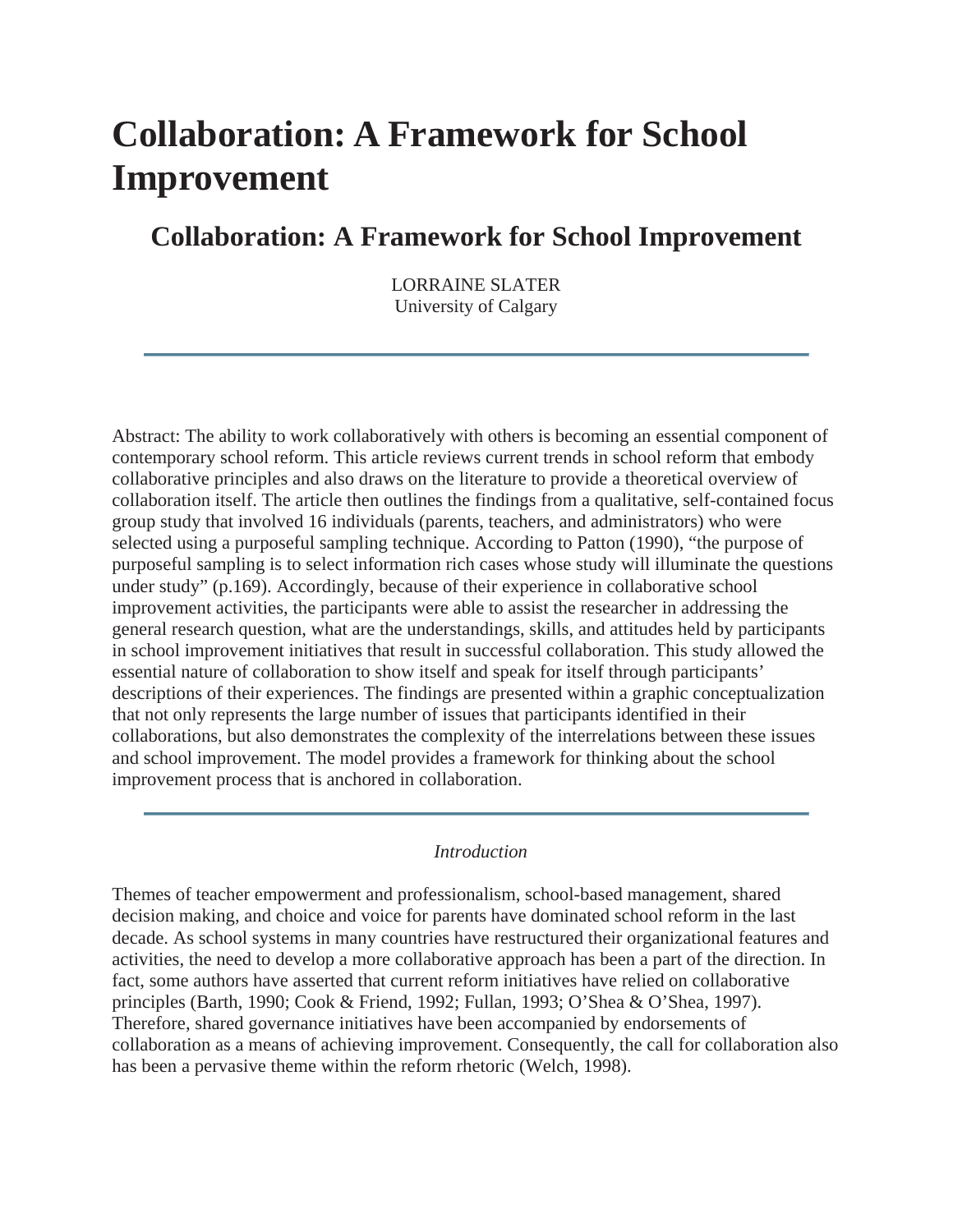Although collaboration underpins and indeed is at the heart of school improvement initiatives, the interaction among the components in the school improvement process remains somewhat of a mystery (Spillane & Seashore Louis, 2002). Furthermore how does the essential nature of the process encompassing such issues as trust, conflict, mutual respect, diversity, and shared power relate and contribute to best practice in teaching and learning? How do stakeholders collaborate, about what, with whom, and what are the outcomes of collaboration are some of the specific research questions that guided this study. This paper offers a view of collaboration in graphic form which responds to the need to demystify the school improvement process. The conceptualization represents the large number of issues that stakeholders in this study identified in their collaborations within the context of their engagement in school improvement initiatives. The framework embodies and demonstrates the complexity of the interrelations between these issues and factors. As such the model provides evidence of the web of interactions among stakeholders in collaboration and the complex path to school improvement.

The paper begins with a description of the trends that are having an impact on the operation of schools. Next a theoretical overview of collaboration provides necessary background for the study and the paper. Then I provide a description of the research and present the conceptual framework describing stakeholder collaboration in school improvement. Each of the components of the framework including: (a) Why collaborate (choice, goals, needs, relationships), (b) Dynamics (time, conflict, hard work, respect, diversity), (c) Knowledge and Skills (process, content, skills, leadership), and (d) School improvement/Outcomes (learning, synergy, pedagogy, satisfaction, community, decisions and solutions) is examined for its significance in collaboration and contribution to the school improvement process. The paper concludes with a discussion of the implications of the study for practitioners and offers suggestions for future research.

## *From Isolation to Collaboration – Trends and Forces*

Several societal and educational trends, including decentralization, teacher professionalism, building of community-oriented school cultures, partnerships, and the vision of the school as an organic, interconnected whole, have impacted the operation of schools. These new contexts have resulted in changing associations and patterns of interaction amongst all participants in schools (Murphy & Hallinger, 1993; Prestine, 1995). Collaboration may be viewed as a central construct within each of these trends.

Caldwell & Spinks, (1992) described the world-wide move toward self-managing schools as a megatrend in education. Governments and school districts in many parts of the world have pursued initiatives in self-management. Although the language may change from one setting to another such as local management of schools (LMS) and grant-maintained (GM) in England and Wales to site-based management (SBM) in North America, the central components have remained the same. Features have included: a centrally determined framework; a leaner bureaucracy and flattened hierarchy; a shift of responsibility in roles, authority, and accountability in schools; shared leadership; and a well informed community exercising more choice in schooling. Because self-management of schools has involved the transfer of much control of education to the local community, it has required a decentralization of decision making to the individual school. At this level, concerned stakeholders have worked collaboratively to make decisions. The move towards devolution of authority to schools has been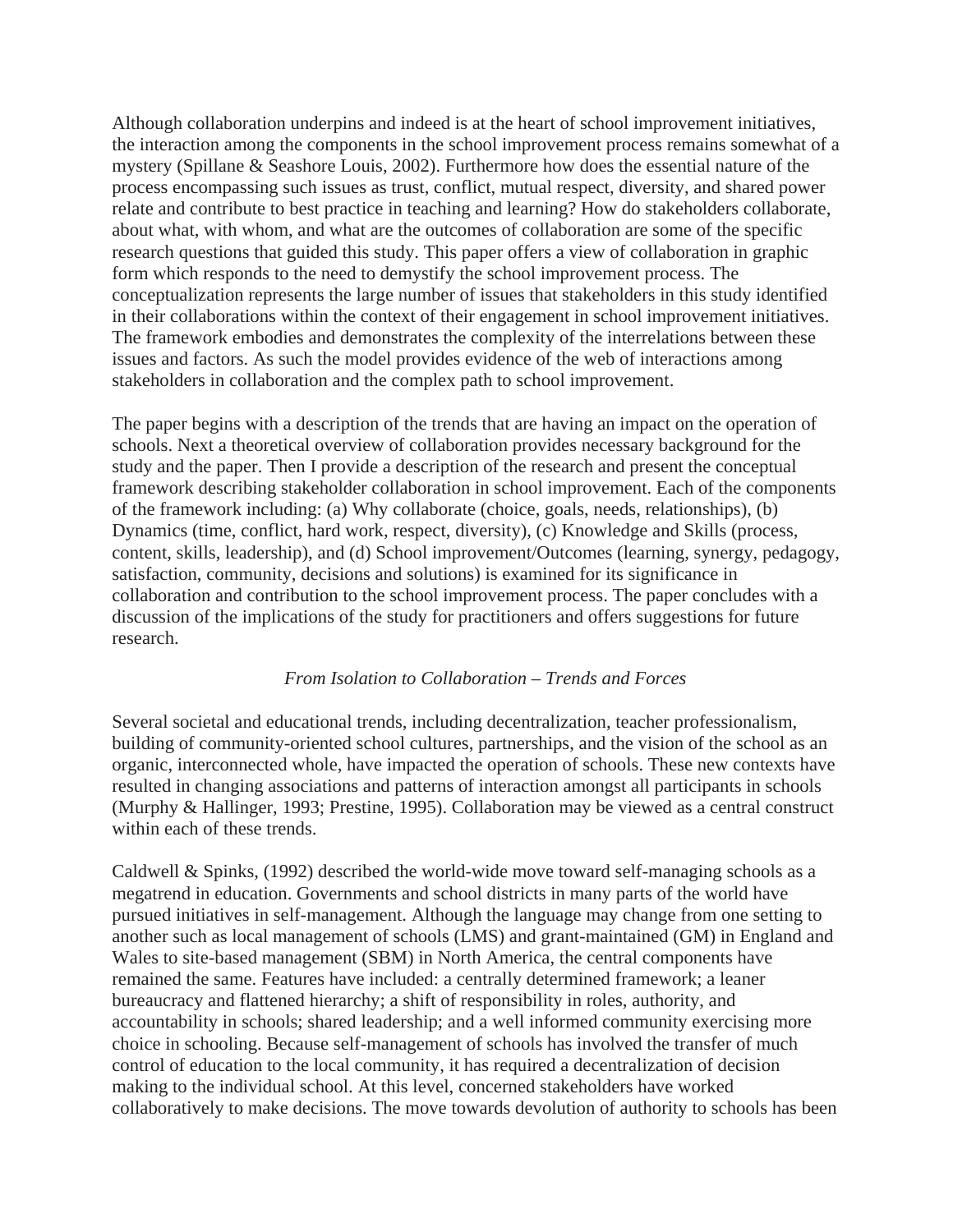international in scope (Caldwell, 1997; Malen, Ogawa, & Kranz, 1990).

Second, the trend towards the reinvention of teacher professionalism has become a theme for school reform. The basic tenet within the reform of teacher professionalism is the belief that teachers themselves will have the greatest responsibility for the improvement of practice. Teacher professionalism has different meanings in the literature on school reform. For example, changed decision making in which teachers have had more fundamental choice regarding practice as well as greater participation in administrative decisions has been a part of one redefinition of teacher professionalism (Weiss, Cambone, & Wyeth, 1992). However, Hargreaves (1994) referred to teacher participation in new forms of collaboration and partnerships as the "new professionalism" (p.24). The new view of the professional has not called for the abandonment of the traditional tenets of professionalism, but rather for an extension and enrichment of the teacher's role (Caldwell, 1997). Finally, writers such as Darling-Hammond and McLaughlin (1995) and McLaughlin (1997) reframed professionalism in terms of teachers' ongoing learning and the development of a stronger knowledge base for teaching.

However, although teacher professionalism has emerged as a theme for reform (Hargreaves, 1994; McLaughlin, 1997; Scribner, Cockrell, Cockrell, & Valentine, 1999) prevailing norms of privacy (Goodlad, 1984) often have blocked the formation of professional communities. For example, Griffin (1995) found that teachers and administrators equated respect for one another with non-interference and non-questioning of what happens in individual classrooms. Therefore, although there has been a movement toward the development of teacher professionalism through collaborative dialogue and reflection, traditional norms of teacher isolation and autonomy must be challenged if this model of teacher directed reform is to take place.

Third, collaboration reflects the notion of the school as a community. Individuals in much of the developed world have experienced a crisis of community, and have perceived that schools can provide one of the greatest hopes for recreating a sense of community (Hargreaves, 1997). As a result community building efforts have focused on the neighborhood school because of its geographical convenience as well as its connection to the lives of many families. Schools that are characterized as communities hold common values and expectations that shape member interactions. There is a commitment toward interpersonal caring and support that promotes meaningful education. As well, organizational structures facilitate opportunities for colleagues to work together. Collaboration with its emphasis on common goals, relationships, and mutual interdependence (Cook & Friend, 1992; Welch & Sheridan, 1995) is a way to build community as well as being a way of life within a community. Within a community, individuals depend on each other for their own learning and work. Without this sense of interdependence, community cannot exist. Inherent within the movement to create community in schools is the process of collaboration.

Another trend noted in society today is the formation of partnerships amongst schools, community, and other organizations. Welch and Sheridan (1995) suggest that no single agency can meet the need of the increasing number of children with educational, social, and medical problems who are at risk of being unsuccessful in school and society. Educators need to recruit and cultivate partnerships with parents, agency personnel, community leaders, university, and business and come together with unity of purpose that is devoid of traditional "turf issues"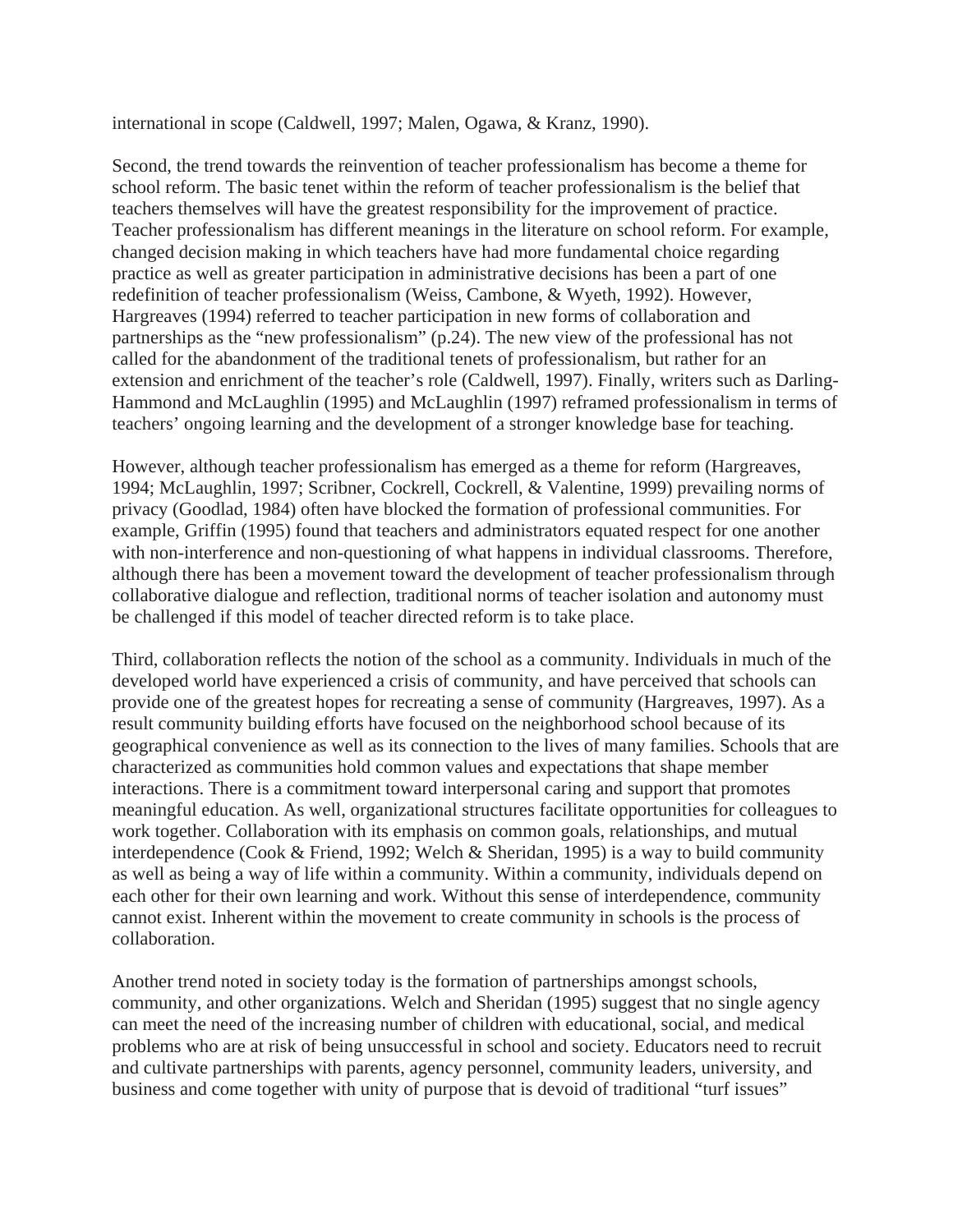(Hoover & Achilles, 1996, p.15). In so doing, educational needs of children will be addressed by changing teams and partnerships that have the flexibility, freedom, and authority to work collaboratively. Therefore, as boundaries become transparent, the work of the school not only becomes more visible, but also more closely intertwined and interconnected with family and community. As a result relationships have moved beyond merely being social in nature and have become collaborative partnerships that are characterized by the essential components of collaboration including interdependence, equality, and common purpose (Cook & Friend, 1991; Stewart, 1996; Welch & Sheridan, 1995).

Finally, interdependence, an essential component of collaboration (Gray, 1989; Little, 1990), is reflected in the trend to view the school as an organic, meaningful whole rather than a number of isolated parts (Maehr & Midgley, 1996). Prestine (1995) stated that interrelatedness requires restructuring that is systemic rather than compartmentalized or segmented. Change must happen in such a way that it becomes interwoven into the basic fabric of the organization. Abowitz (1999) also cautioned that seeing the components of a school as separate entities may reinforce the sense of isolation that is experienced by the people who learn and teach daily in separate classrooms (Goodlad, 1984). Accordingly, the success of a school improvement plan requires interaction between many participants at different levels of the educational system and relies on the interdependence of the parts.

In summary several societal and educational trends including new forms of school governance that have involved decentralized control at the school site, teacher professionalism, building of community-oriented school cultures, partnerships, and the vision of schools as organic and interconnected wholes have changed the context and manner in which schools have traditionally operated. Because all of these trends include collaboration as a central theme, it is not surprising that "the ability to collaborate on both a small and large scale is becoming one of the core requisites of postmodern society" (Fullan, 1993, p. 14). Collaboration has become and will continue to be a significant and critical factor in the dynamics of contemporary education and school reform (O'Shea & O'Shea, 1997).

# *A Theoretical Overview of Collaboration*

One of the key criticisms of the literature on collaboration has been that it has suffered from a lack of conceptual clarity. Arriving at a definition of collaboration has been difficult because the constructs of collaboration found in the literature have tended to be "conceptually amorphous" (Little, 1990, p. 509).

Authors also have used a multiplicity of terms including collegiality, congeniality, cooperation, consultation, and collaboration to describe a variety of different activities and interactions among individuals. Although the terms often are used synonymously, Little (1987) argued that within each context, participant involvement and interaction vary dramatically in terms of intent, frequency, intensity, and effects.

As well, educators may confuse collaboration with collegiality and congeniality (Barth, 1990). In congenial environments, individuals maintain superficial harmony by refraining from articulating organizational goals, by avoiding systematic review of practices, and by staying away from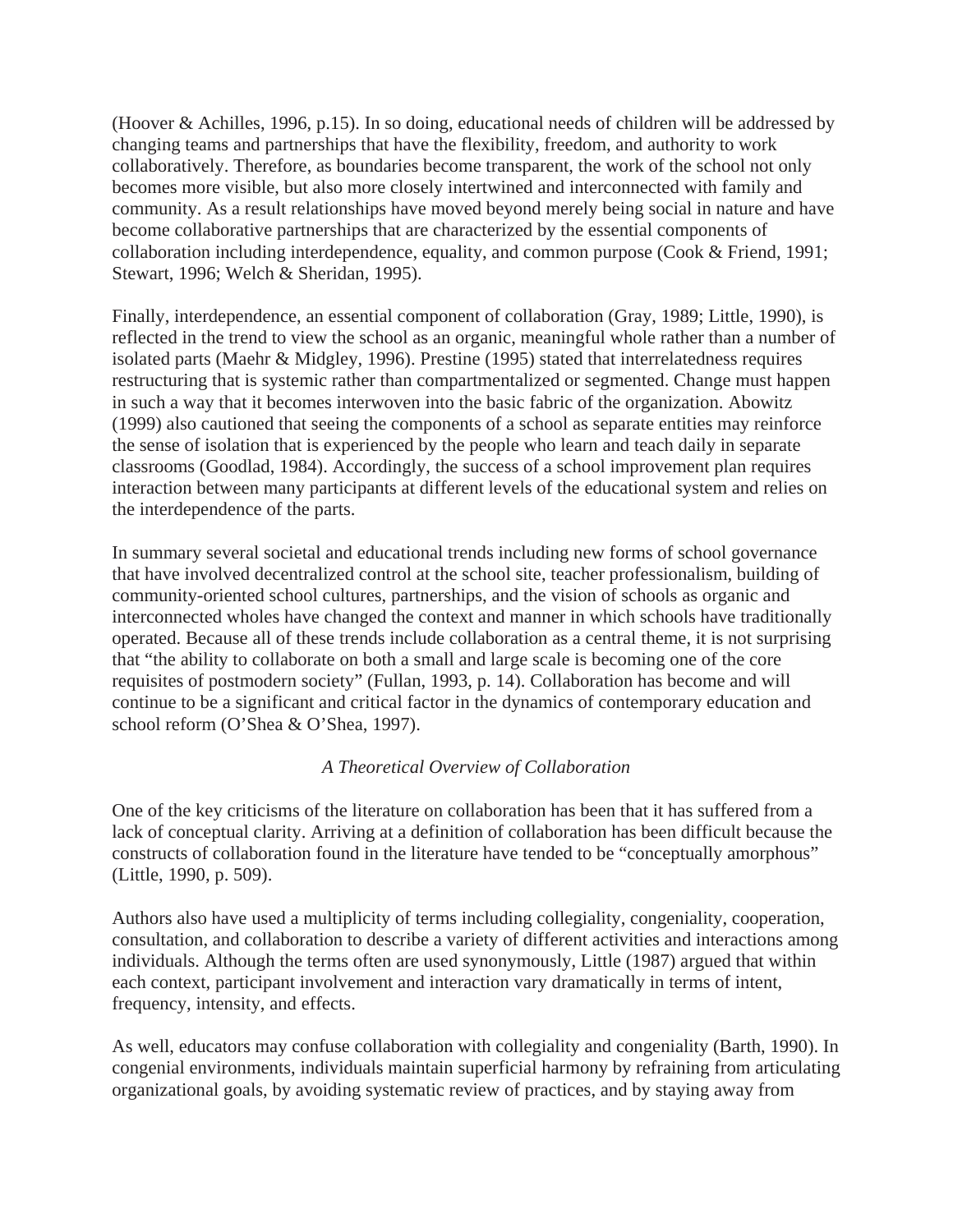topics or situations that might create conflict Moreover, a pervasive culture of congeniality may mitigate against building relationships in which dissident views are recognized as contributing to effective learning and problem solving. In contrast, collegiality, and collaboration as a form thereof, is not about people getting along with each other at all times. In fact, in collaboration, differences in participants' perspectives often may result in their raising challenging questions about educational practice while engaging in mutually beneficial relationships (Stewart, 1996).

#### *Definitions – Key Components*

Within the plethora of terminology and definitions for collaboration, researchers have identified several key components that describe the essential nature of collaboration (Wood & Gray, 1991). Welch and Sheridan (1995) synthesized salient features from varying definitions in arriving at their own. Similarly, drawing on the work of significant authors who have studied collaboration, I outline a definition that includes the following components: common goals (Cook & Friend, 1991; Welch & Sheridan, 1995), joint work or interdependence (Gray, 1989; Little, 1990; Welch & Sheridan, 1995), parity or equality (Cook & Friend, 1991; Welch & Sheridan, 1995) and voluntary participation (Cook & Friend, 1991; Hargreaves, 1994). Each of these elements is considered separately and examined for its significance in collaboration.

*Common goals, joint work, and interdependence.* Participants in collaborative relationships hold common or mutual goals that may be beneficial to their organization, to themselves, and to each other (Cook & Friend, 1991; Welch & Sheridan, 1995; West, 1990). Moreover, the goals are negotiated and formulated by the participants themselves, rather than resulting from an external mandate. The acceptance of shared goals contributes to a sense of bonding among individuals resulting in a mutual commitment to each other to achieve the goals. Individuals having a common goal are motivated to collaborate when they believe that they require each other's contribution to be successful in their own work. Little (1990) referred to the shared responsibility to achieve the goals of teaching as joint work. When engaged in joint work, individuals are interdependent and rely on each other to reach their goals.

*Parity.* Parity or equality in relationship is another essential component of collaboration (Cook & Friend, 1991; Cole & Knowles, 1993; Welch & Sheridan, 1995; Stewart, 1996). In education collaboration may bring together people of unequal status such as superintendents, principals, teachers, and support staff. However, all participants must believe that they have a meaningful contribution to make to the collaborative and that their input is valued by others. Collaboration, then, provides educators who have traditionally been involved in hierarchical and competitive top-down structures with a means of working towards their goals in more horizontal, equitable, and interactive patterns. Lieberman and Grolnick (1997) concluded that "learning to collaborate is about sharing power, knowledge, and influence" (p. 207). In schools today there are a number of people including parents, community members, teachers, administrators, and students who demand an influence in the process of schooling. Consequently when stakeholders in education collaborate their mutual influence involves shared power and equality amongst participants.

*Collaboration is voluntary.* Individuals participate in collaboration on a free and voluntary basis (Cook & Friend, 1991). Collaborative work relations arise not from administrative constraint or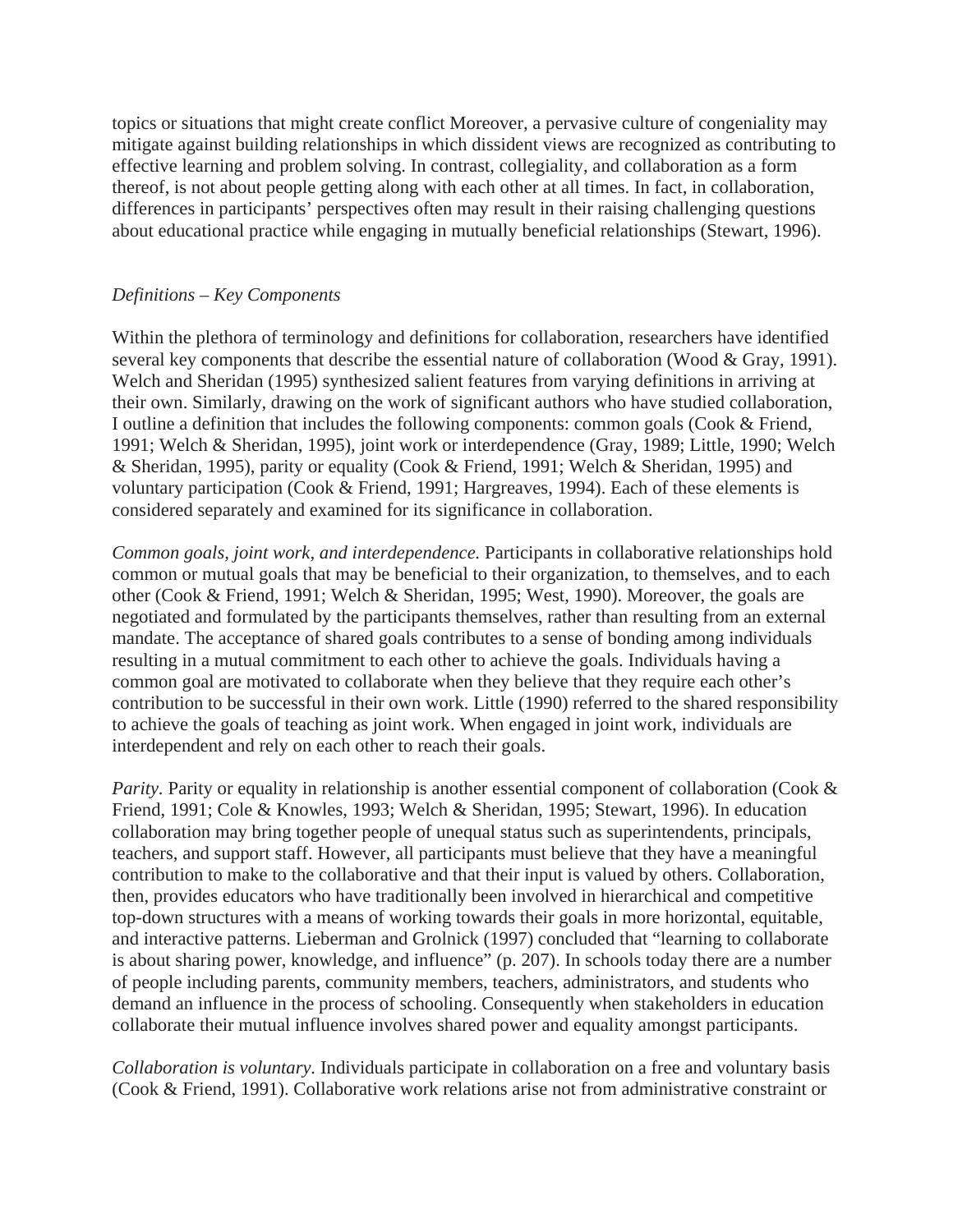compulsion, but from the perceived value and understanding among participants that working together is productive. Hargreaves (1994) used the term contrived collegiality to describe conditions which may result when collaboration is mandated by administration. Furthermore, when collaboration is imposed on participants by individuals of higher status, the collaborative relationship then also lacks the key component of equality. Therefore, contrived collegiality results when administrators wish to control and regulate more than true collaboration might allow them to do. In the end such mandates simply recreate a new version of top-down, hierarchical organization.

The theory and research on collaboration have offered definitions of the term that have included several key components: common goals (Cook & Friend, 1991; Welch & Sheridan, 1995); joint work or interdependence (Gray, 1989; Little, 1990; Welch and Sheridan, 1995); parity (Cole & Knowles, 1993; Cook & Friend, 1991; Welch & Sheridan, 1995); and voluntary participation (Cook & Friend, 1991; Hargreaves, 1994). Although there is no agreement in the literature on a single definition for collaboration, the key components have served to develop a common language and understanding of the term. Furthermore the key components provide a filter for examining the extent to which school reform embodies collaborative principles.

## *Scope and Purpose of the Study*

The primary purpose of this study was to present the understandings of collaboration held by parents, teachers, and administrators who had experience collaborating through their involvement in school improvement initiatives. Given that current school reform initiatives such as shared decision making require individuals to work together collaboratively, and further that collaboration has the potential to improve student learning outcomes (Little, 1982; Mclaughlin, 1997; Newmann & Wehlage, 1995; Rosenholtz, 1989), the findings from the study offered a rich description of the dynamic interplay of the complex components of the collaborative process and provided a lens to make relations between collaboration and school improvement more transparent.

#### *Design/Method*

The study followed a qualitative focus group research design and used a purposive sampling technique involving 16 individuals, including an equal number of parents, teachers, assistant principals and principals. Included were 12 females and 4 males, with both genders represented in each of the roles. The gender balance in the study is consistent with the demographic representation in elementary schools. Each of the 16 individuals participated in 2 focus group interviews resulting in a total of 8 interviews for the study. The first round of four focus group interviews involved stakeholders in homogeneous groupings that segmented participants by role description. The intent of segmenting participants by role for the first interview was to ensure that participants had something to say about the topic and that they felt comfortable saying it to each other. For participants who may have entered into the study with a certain uneasiness or trepidation, participating in the first interview in the company of others who occupied the same role provided a sense of comfort and trust in the process. For their second interview, participants were grouped in a heterogeneous or cross-role representation.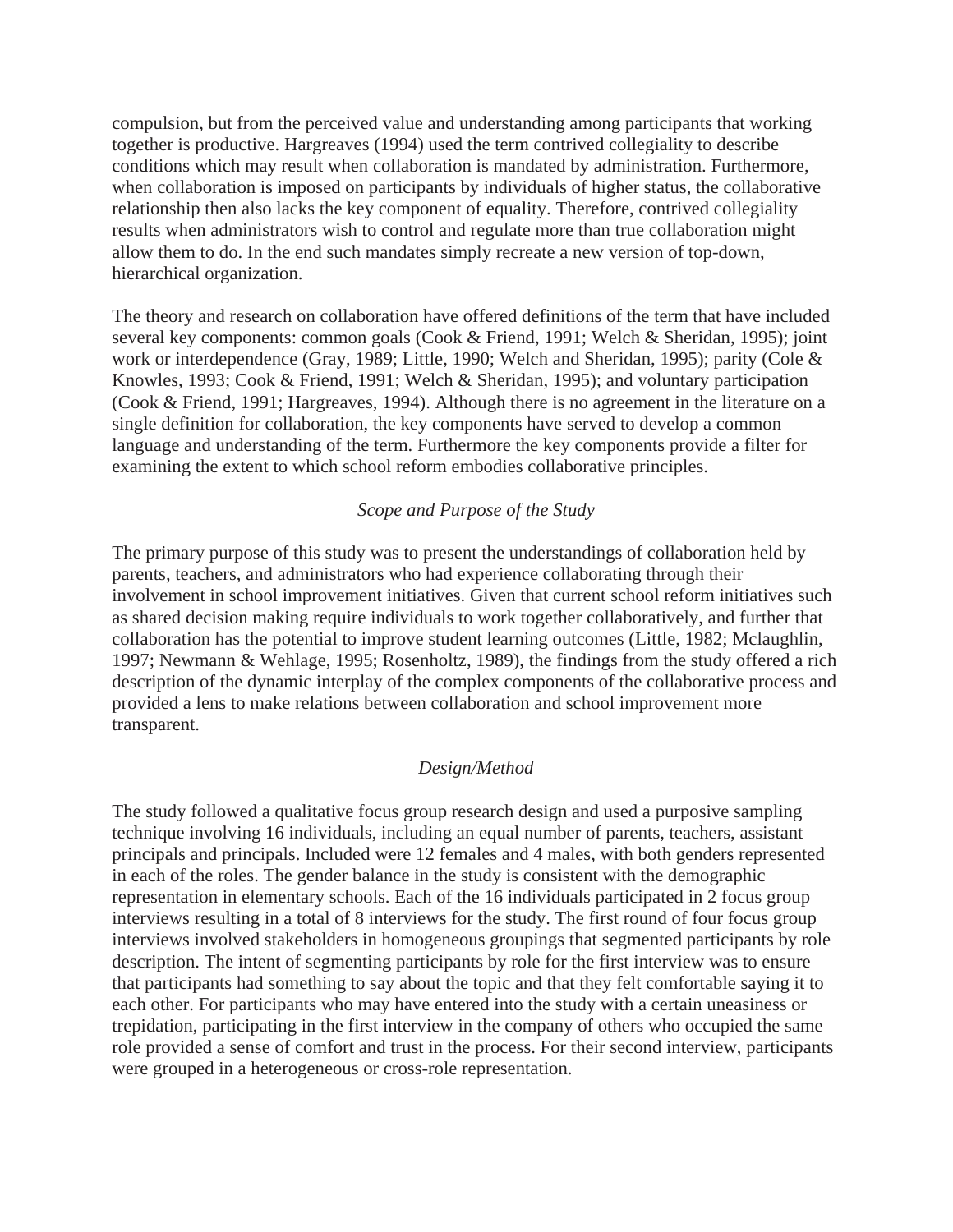Although the literature review on collaboration for this study did provide content validity in the focus group interview questions, the open-ended nature of the questions permitted the participants to describe what was meaningful and salient to them without being "pigeonholed" (Patton, 1990, p.46) into standardized categories. For example, in the first interview, the participants were asked to think back to a personal experience with collaboration and describe it. I did not provide them with any kind of universal or researcher definition of collaboration.

The participants were from 14 elementary schools in a large public school system in Western Canada. Ethics approval was received from the university and the employing school jurisdiction. Data were gathered from the scheduled focus group interviews and were supplemented by researcher field notes All interviews were fully transcribed by a professional transcriber and subjected to thematic analysis.

# *Limitations of the Study*

The research was delimited to the study of elementary schools. The organization and culture of high schools differ significantly from elementary, and therefore may lead to distinctive forms of collaboration among teachers and other stakeholders at the high school level.

A limitation of focus group interviews is the possibility that participants may censor or conform what they say in responding to the interview questions. Although the moderator may be skillful and competent in facilitating group discussion, nevertheless, the presence of a group may affect what some types of participants say about the topic, as well as how they say it.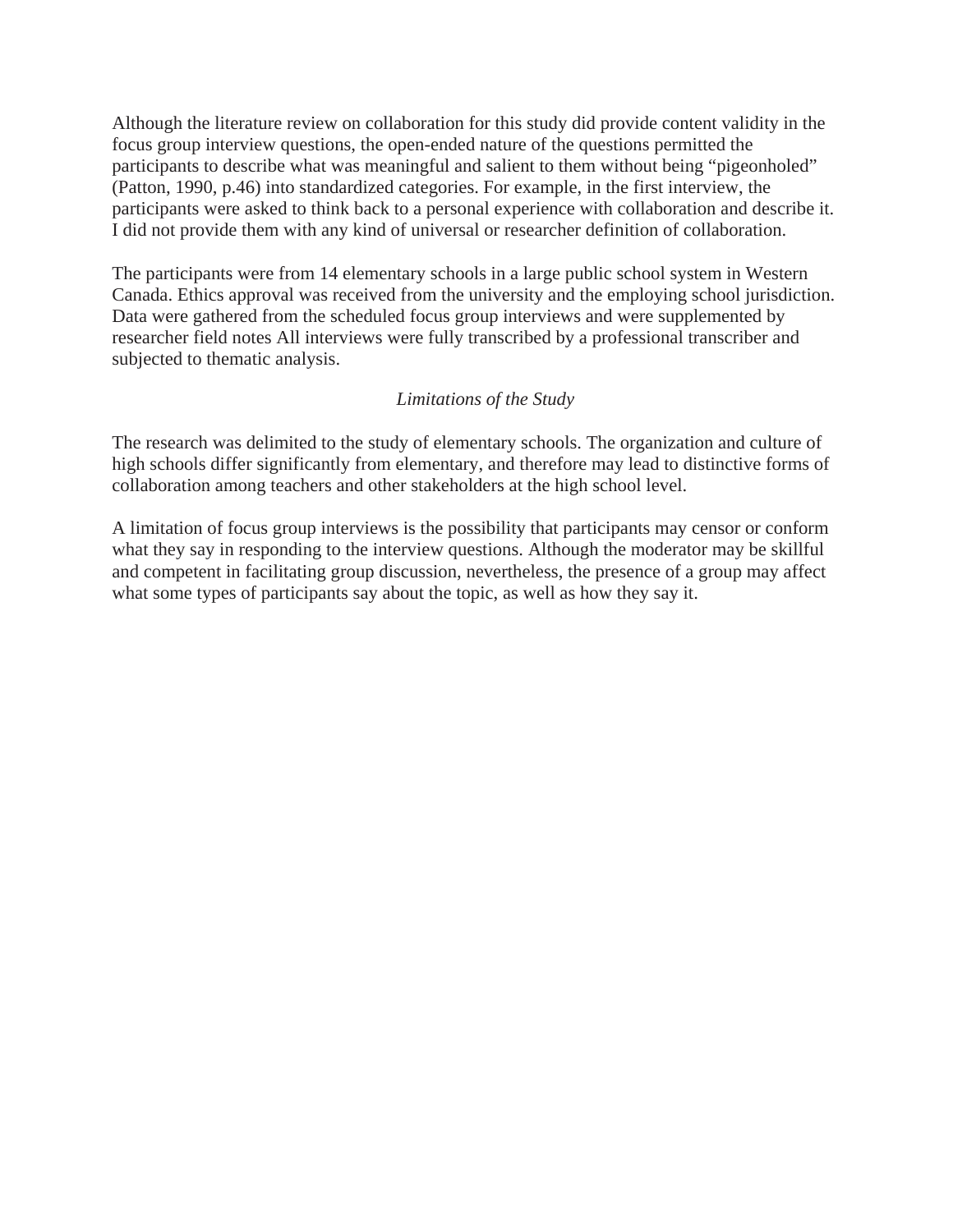# **Conceptualization of Stakeholder Collaboration in School Improvement**



# *Conceptualization of Stakeholder Collaboration in School Improvement*

The above framework is a depiction of the possible character of stakeholders' experiences and understandings of collaboration as derived from the data in this study. I offer this view of collaboration and its relation to school improvement not as a set of steps to follow but rather as a story of the lived experiences of participants in this study. It is my hope that a consideration of the framework may provide ideas for reflection as others conceive and evaluate their own experiences. To this end, this paper next examines the composite nature of each aspect of the framework and considers its influence on the dynamic interplay within and between collaboration and the school improvement process.

# *Why Collaborate?*

Participants identified choice, goal, need and relationships as key factors for them to collaborate. Although personal reasons varied for engaging in collaboration, participants in this study all agreed that it is crucial that individuals participate in collaboration on a free and voluntary basisbecause it is their choice. In contrast, Ken, a principal in the study coined the term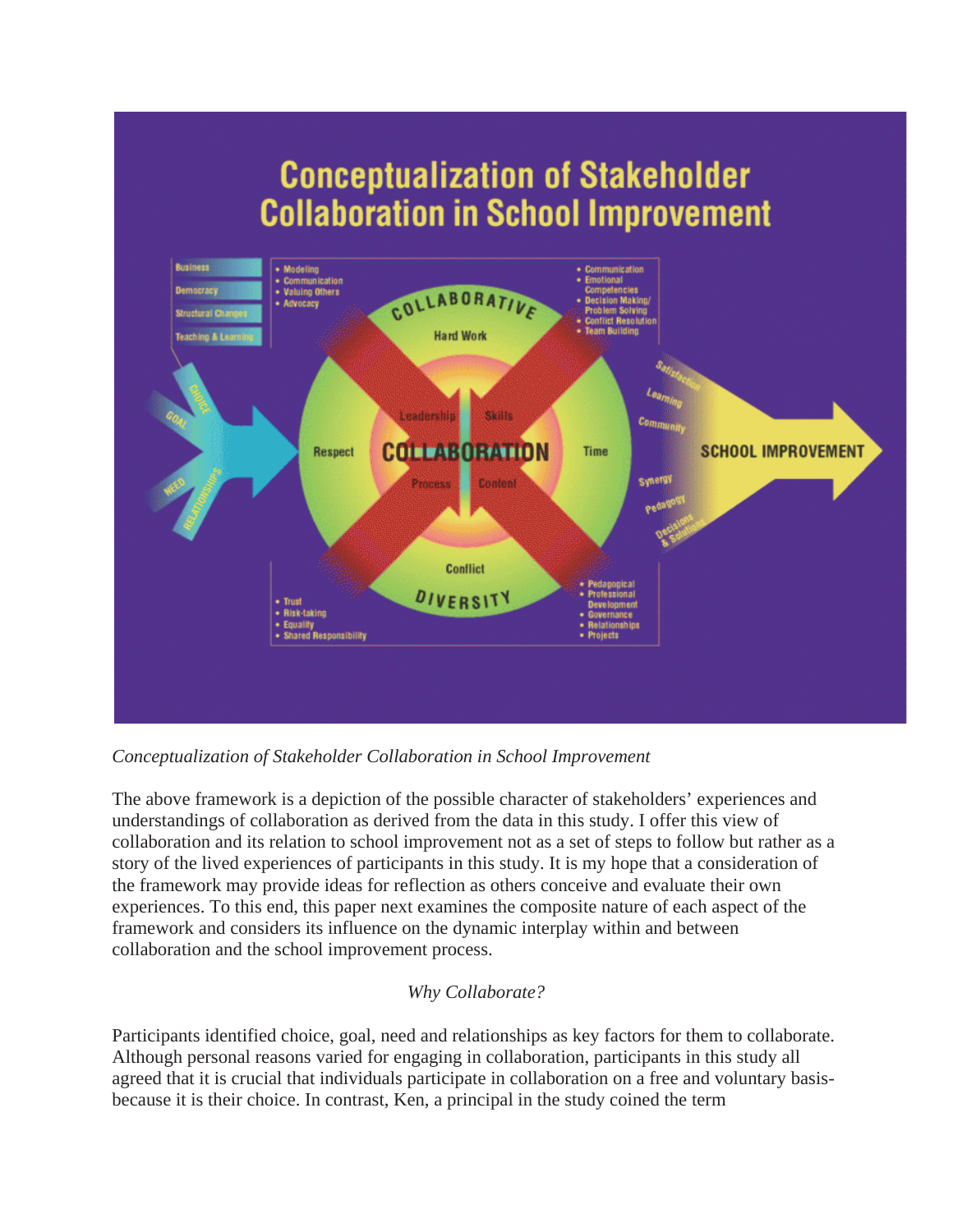"clobberation" to describe participation that is mandated and prescribed by others. Successful collaboration related to school improvement (as measured by the outcomes of this study) was usually the result of collaboration that was voluntary while collaborative activity that was imposed by others often resulted in participants expressing feelings of frustration, betrayal, uselessness, cynicism, disappointment, pain and anger. Factors that influenced the choice to collaborate included such issues as: (a) influence from the business world, (b) democratic ways of being, (c) structural changes in organizations and families, and (d) changes in teaching and learning.

Having a common goal was instrumental in the formation of collaborative relationships. According to participants in this study, a common goal is what binds people together in their work and enables them to achieve positive outcomes. As Susan a teacher in the study explained, "I think it's very important for everybody to know the goal and to subscribe to the goal. That goal, right at the top, that's what we're all working toward." Indeed, lack of a common goal led participants to recount experiences in which another individual's agenda resulted in "fake collaboration" and resulted in outcomes that were superficial and not authentic.

According to participants in the study, need appears to be internally grounded within the disposition of an individual and is directly related to the context in which the individual is situated. Collaboration in this case is a response to the felt need and expressed needs of the individuals in a particular situation. The idea that need is internally driven makes it very personal and context specific.

Collaboration comes out of relationships. Furthermore these relationships must be built. As principal Ken pointedly declared: "You can't dump somebody in, whether it's a new administrator, a teacher or whoever and expect collaboration to just happen. You have to build those relationships first. They're the building blocks of collaboration." Further to this, participants emphasized the importance of knowing people well in developing the trust and respect that characterizes collaborative relationships. For Jean, a teacher, knowing people means "figuring people out, finding out what they hold true and dear and what their values are and their skills, weaknesses and strengths." A strong relationship among teachers in a school can have a significant impact and influence on conversations about school improvement (Little, 1990).

# *Dynamics of Collaboration*

Collaboration is not based on like-minded consensus. Therefore the process is characterized by these dynamics: collaborative diversity, conflict, respect, time, and hard work.

Diversity refers to different roles, gender, status, age, ability, learning style, and basically different lots in life. However what matters in collaboration as Fullan (1999) has argued is not diversity per se, but rather collaborative diversity. The comments from participants in this study such as: "looking at all the different possibilities, building on each others' experience and strengths, and understanding the diversity of their gifts" reflect the importance of valuing different perspectives and are consistent with the thinking of Darling-Hammond (1997) who maintains that the appreciation of other perspectives provides the framework for a broader shared vision that leads to the formation of communities and societies.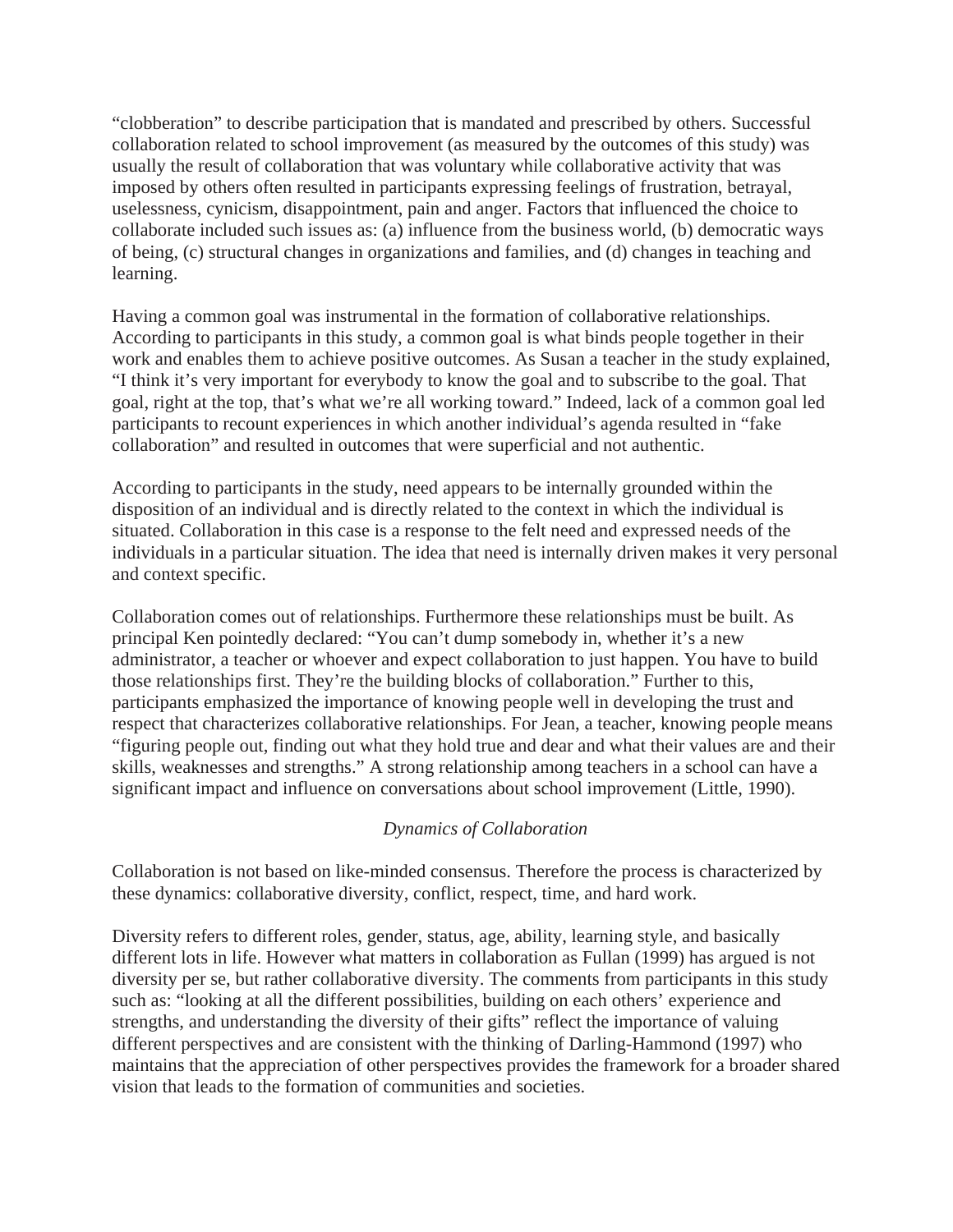Conflict is a natural dimension of the collaborative process that brings together people with different perspectives. Participants in this study felt that working through the conflict that arises when a decision doesn't go the way you want results in better decisions and enables people to live with the decision. Many of the issues, problems, goals, and needs that unite people in collaboration are highly charged topics that involve individuals at a very deep level both personally and, or, professionally. It is not surprising then, that these issues are filled with differences, tension, complexity, and conflict. However conflict often contains the seeds of breakthrough in the change process and as such is related to improvement in schooling. Accordingly, conflict resolution is an essential skill for teachers and administrators within the collaborative reform context of today's schools.

A climate of trust, respect, and openness is required to build and sustain collaboration. Through learning to trust each other a school staff is willing to take risks with their own beliefs and practice and dialogue becomes possible. The dialogue results in new insights, learning, and change for all the participants. Trust is related to the interdependent nature of collaborative relationships. In the school setting respect refers to the honoring of the expertise of others. Without trust and respect parity cannot exist between colleagues and the collaborative process may be blocked.

In summary, a successful collaboration depends on the personal interaction of the participants. Several key elements characterize the collaborative process including trust, respect, and effective interpersonal communication. Collaboration is not a quick and easy process but one that demands much of participants in terms of conflict and tension, time, energy, and new skills and understandings. The complex and contextual nature of collaboration and the influence of the above mentioned dynamics that come into play in the process have made it difficult to follow a step-by-step recipe for the implementation of collaboration. Studies such as the one referenced in this paper that provide rich descriptions of participants' collaborative experiences may lead to new understandings of the process and in turn to improved student learning.

## *Gaining the Knowledge: Learning the Skills*

The general research question that guided this study, what are the understandings, skills, and attitudes held by participants in school improvement initiatives that result in successful collaboration, resulted in my placing the data related to that question at the centre of the framework. However it should be noted that the responses to the core research question are both influenced by and have an influence on the other components of the framework. Therefore the four arrows (content, process, skills, leadership) that describe the knowledge and skills that participants identified as important to collaboration are layered over the background of collaborative diversity and its inherent dynamics which influence the data related to knowledge and skills and relate to outcomes in the school improvement process. The knowledge, skills, attitudes, and competencies related to each of the arrows are described next.

The content of the collaborations described by participants in this study was grouped into five categories: (a) pedagogical, (b) professional development, (c) building and sustaining relationship, (d) governance, and (e) special events or projects. With relation to (a) instruction/pedagogy, the content of the work included team teaching, curriculum planning, conferencing with each other about practice, assessment of students, and sharing resources. Four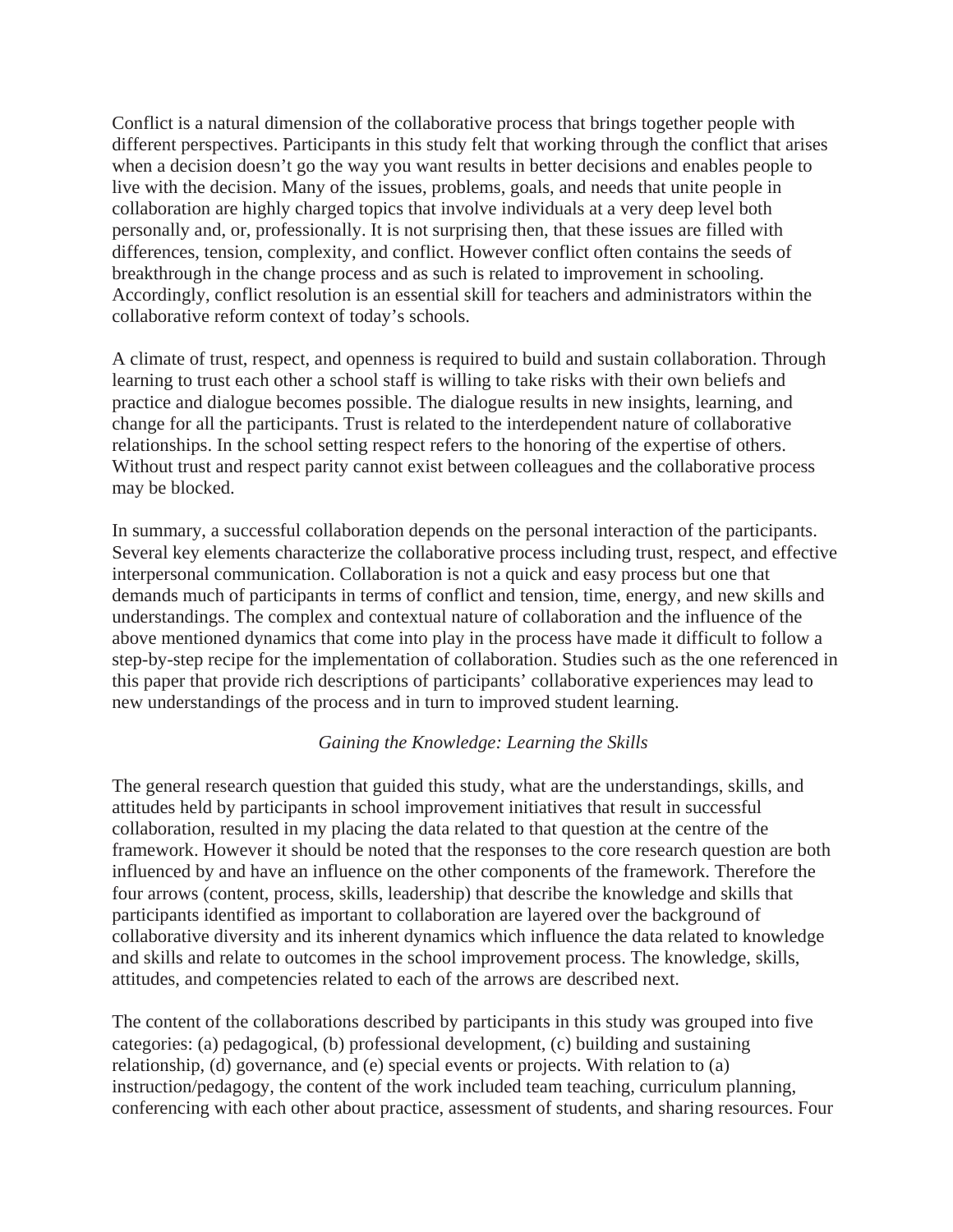kinds of tasks were related to the achievement of (b) professional development purposes, including coaching and peer observation, mentoring, modeling, and discussion. Activities undertaken by participants to get to know people served the purpose of (c) building relationships. As well there were several activities within the context of participant collaborations that supported and sustained the relationship. Specifically in collaborating with each other, participants shared the workload, gave each other mutual encouragement and feedback, and had fun in their work together. The range of activities related to (d) governance, included school improvement planning, school organization, staffing issues and school council. The final content area related to participants' collaboration included stories of collaboration that came together for the purpose of an (f) event or project. From the parent's perspective, Margaret's story is an example of collaboration that evolved around an event or project in her child's school.

A collaboration that comes to mind first was when the whole school did a project. The school put on an operetta and there was such ownership and pride from every child because they either did the set or lighting or were part of the cast or even wrote the operetta themselves. I was helping doing set design-working with the children. The best part was you could all see the work coming together. The energy in that school was unbelievable- not only did they learn a lot about stage and music, but they learned how to work together and how to work as a community together.

The categories described above provide a framework to examine what the actual work of collaboration looks like and entails for participants.

Knowledge of and skill in the process of collaboration is essential. Trust is at the heart of the collaborative process. Although the educational literature has indicated that trust is crucial to collaboration, it has offered little evidence as to how trust might be developed. In this study, as participants discussed their personal experiences with collaboration they offered insight as to how they or other individuals in the group built trust in their particular collaboration. For example, Ken described his experience of being a principal in a new school:

When a principal comes in new to a staff and doesn't know anybody, it's very difficult at first to make that staff your own. You have to work at it. It's a very conscious effort. You have to put yourself at risk in terms of showing, walk the talk, do the things that you would expect other people to do. Be credible. People will start to buy in because they believe that you are who you represent to be.

Ken's story demonstrates that developing trust requires considerable time, shared experiences, and an appropriate degree of vulnerability. Risk taking is part of the collaborative process and is related to the level of trust in a relationship. When the situation feels comfortable because there is a high level of trust, people are willing to offer their perspectives because they don't feel that others will make judgment about them or about what they've said. As well, issues of equality and shared responsibility were identified as important components of the process. Participant views and comments related to the role and influence of power, authority, equality and responsibility in the collaborative process were extensive but their description does not fit within the scope of this paper. However, it is pertinent to include that participants agreed that sharing responsibility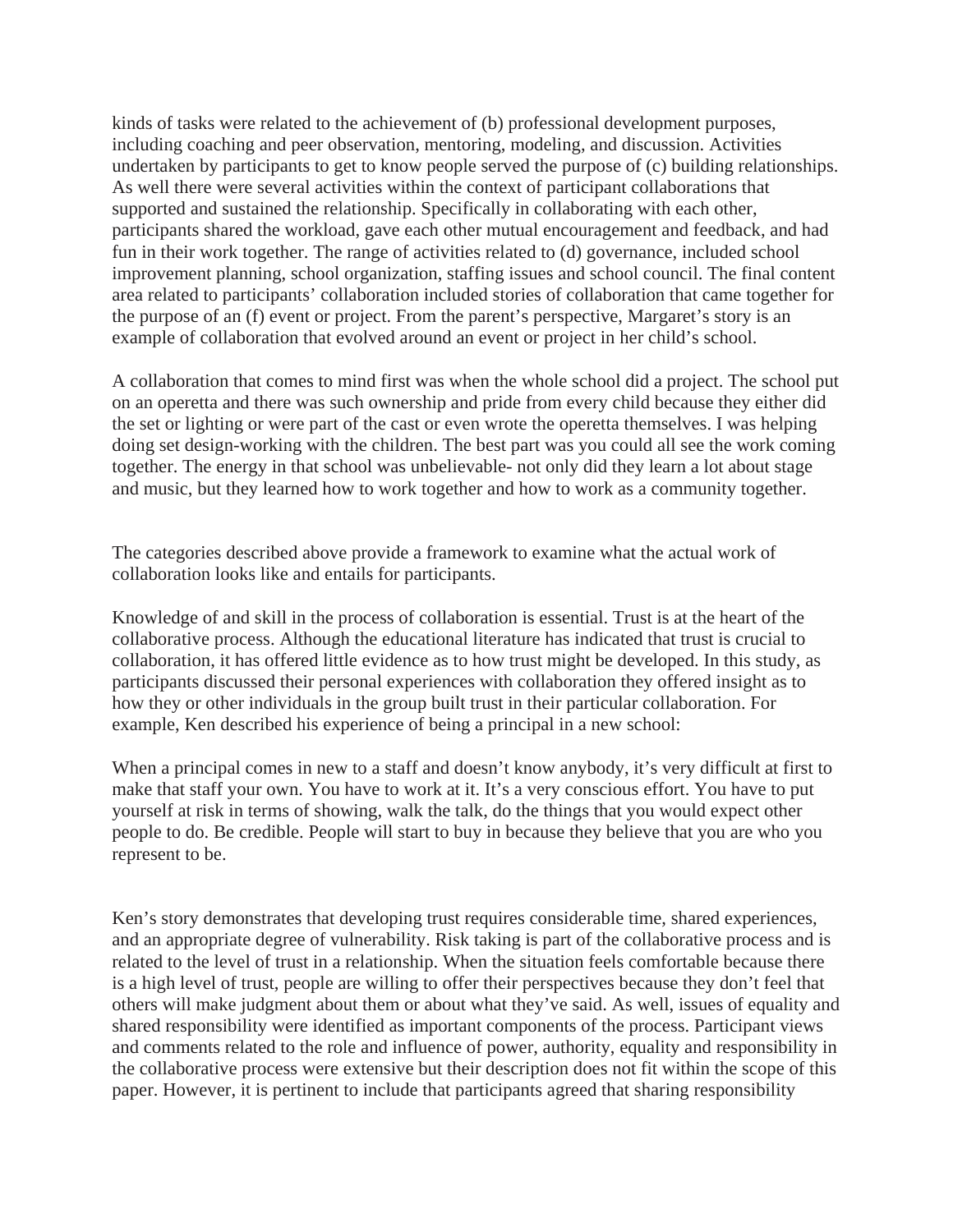either in a two person partnership or in a larger group is not easily achieved and poses many challenges.

The literature on collaboration clearly has called for participants to have a knowledge base and set of skills regarding collaboration methods (Hudson & Glomb, 1997; O'Shea & O'Shea, 1997; Roy, 1995; Welch, 1998). Using the term collaborative skills, authors have described a variety of different behaviors necessary for collaboration (Hart, 1995). Moreover, the assumption is often made that individuals who have worked in conventional or traditional ways will know how to collaborate effectively. However teachers, principals, and parents have indicated that they often feel ill-prepared for collaboration (McLaughlin, 1997; McPherson & Crowson, 1994; Weiss & Cambone, 1994). As Jean, a teacher in the study reflected on her experiences with shared decision making she explained:

The skills are learning to find your voice, learning to accept that not everyone will agree with you. You don't want to be criticized too much. You're not sure when someone is going to clamp down on you. You've got to learn to feel very comfortable – it takes a long time.

Restructuring plans have not fostered the learning of new attitudes and skills that are fundamental to shared decision making and other school improvement initiatives. As a result, when individuals lack the essential skill, collaboration may not take place.

The skills identified for collaboration in this study include: (a) communication skills, (b) emotional competencies, (c) decision making and problem solving skills, (d) conflict management and, (e) teambuilding. As well, within each category participants described a particular skill-set that they felt was important. For example under emotional competencies, understanding others and self-awareness were deemed particularly important in collaboration.

The traditional role of the principal as sole decision maker in the school is unlikely to enact the school improvement related to collaborative reform. However, it may be a major challenge for principals to add the sophisticated skills required in shared leadership to their already demanding and complex role. One of the research questions in this study examined how the principal influences collaboration. The rich data provided in response to this question are once again beyond the scope of this paper. However leadership behaviors that were identified that supported collaboration included modeling, communication, valuing others, and advocacy. School principals need to build capacity in others to assume leadership roles by letting go of their power and control and by calling upon and accessing the expertise of others required for school improvement. In this end, Jean described how her principal supports the growth of others by valuing who they are:

She lets you be. She lets people do their thing. When she comes around you're not threatened by her, you're glad to see her. She's obviously watching what's going on, but she doesn't come to pry. But when she isn't there she trusts you. That's a nice feeling. You feel like a professional. You feel like your judgment is valued, the things you're doing are valued. If you're not comfortable you're not afraid to ask because when you ask, you don't feel like you're being judged. You're really being supported.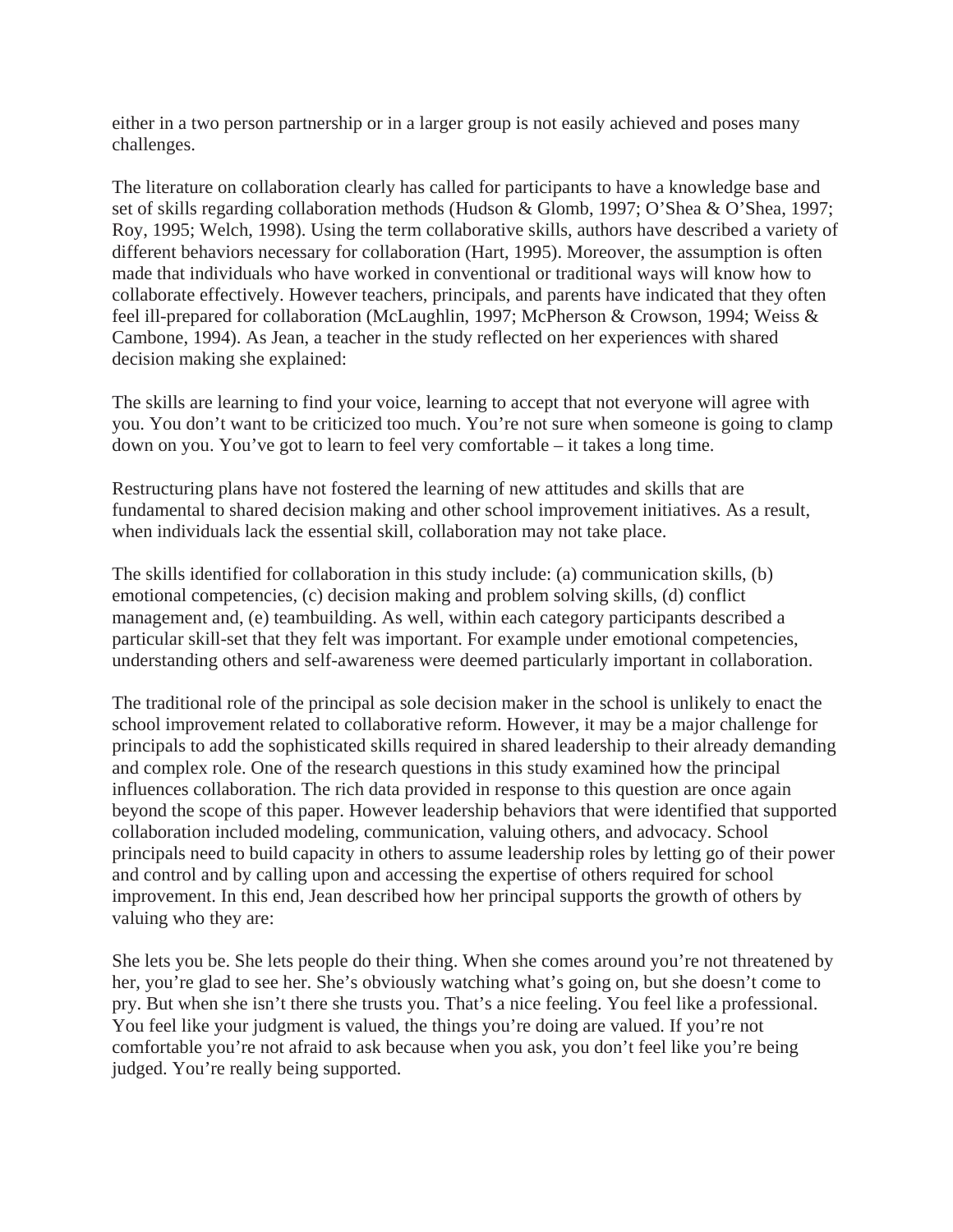#### *Outcomes*

The major purpose of school improvement that includes such collaborative initiatives as sitebased management, school councils, shared decision making, and teacher professionalism, is the improvement of student learning (Chapman, 1990). As demonstrated in the graphic in this paper, participants in this study saw their collaborative work as leading to the achievement of personal and professional outcomes that result in or contribute to student learning and school improvement. Participants viewed school improvement as an outcome of their collaborations. Jean, a teacher summed it up well:

I can't imagine school improvement without collaboration. I don't know how you could do that if you don't all collaborate. Why would you think that one person is the keeper of the improvements? One person is not going to be the only one who knows how to improve. Let's listen to everybody's ideas and maybe we'll improve.

Adele, another teacher concurred and explained that in her experience:

A school can't improve without collaboration. That's how we come to agree on a share vision and it's how we develop a school improvement plan. So if school improvement is going to take place, then all of the players and all of the stakeholders need to buy into it. Otherwise it's sentences on a piece of paper that get sent to the superintendent. It's not lived.

Clearly, participants in this study are willing to contribute their time and energy to work together because they feel they are making a difference in the education of children.

## *Implications for Practice*

## *Teachers*

Because changing teacher practice has been identified as the most challenging goal of school improvement efforts, opening their classroom doors to collaborative work may lead teachers to increased satisfaction and professional growth especially as it relates to the enhancement of student learning. Teachers are challenged to move beyond traditional norms of egalitarianism, isolationism, and autonomy to unlock each others' leadership potential and foster its growth. Working collaboratively in the classroom and at the whole school level, with a continuing focus on student achievement, may result in valuable outcomes for the teachers involved and their students.

Teachers are advised to seek new approaches to mentoring which are rooted in social equality and evolve naturally out of personal need (Hargreaves & Fullan, 2000; Mullen, 2000). Without the expert-novice distinction of traditional mentoring, collaboration, as a kind of co-mentoring practice, creates a safe and democratic space in which teachers become co-learners who encourage, support, and critique each other through shared inquiry into their practice.

Teacher/parent collaborations not only have positive benefits for students, but also such partnerships actually build parental support for teachers themselves. Accordingly teachers need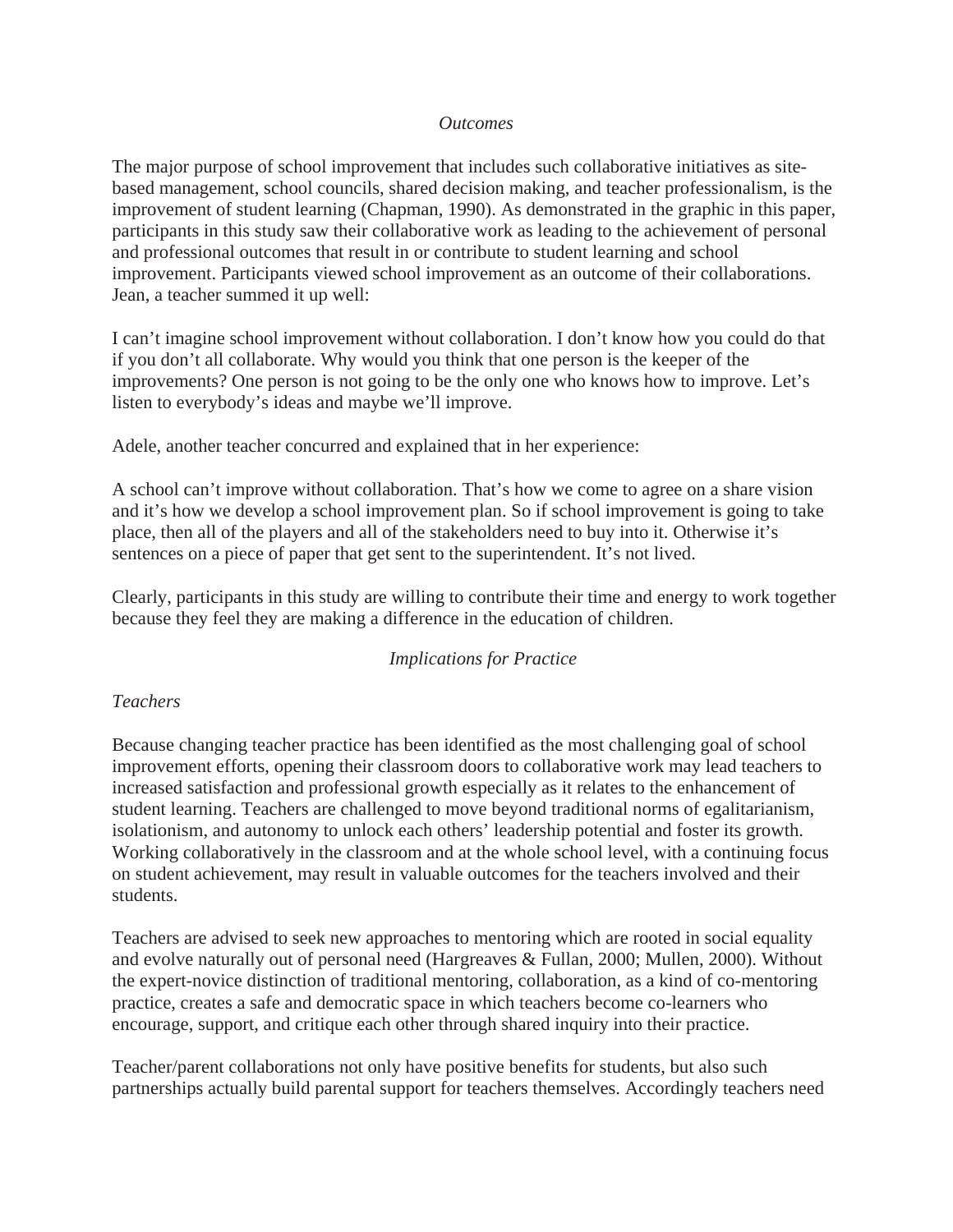to open up their classrooms to parents and work openly and honestly with them as a way to build parental trust, commitment, and support for teachers and teaching.

Finally, teachers may further develop their abilities and knowledge of collaboration. A key finding in this study in terms of the acquisition of skills indicates that experiential content is at the core of learning how to collaborate. This finding suggests that teachers seek group situations early in their careers in which they are taught to collaborate effectively through the personal experience of trying to make collaboration work to address a recognized real need.

# *Principals*

The role of the principal is different in the collaborative context and there is a change in the skills, knowledge, and behaviors required for collaborative leadership. Principals need appropriate professional development opportunities to assist them in the development of the sets of key competencies identified in this paper that are needed in facilitating groups, reaching consensus, resolving conflict, and team building.

Because previous successful collaborative experiences result in satisfaction and motivation to continue to work in collaborative ways, principals and district administrators could include in their teacher recruitment and selection some strategies for identifying candidates who either have worked collaboratively in the past or appear to have the disposition and skills to work in collaborative ways.

Principals may strive to inspire a culture of teacher leadership and empowerment by acting as "hero-makers" rather than heroes (Barth, 2001, p. 448). Accordingly, principals as leaders of increasingly complex organizations not only require a new compendium of skills but also they need to adopt new "mind-sets" or "ways of being" that include coping with ambiguity, empowering others, and maintaining change momentum within an enhanced accountability context.

# *District Administration*

Central office administrators who are committed to a collaborative ethic for schools can benefit from the implications of this study by understanding that collaboration cannot be mandated or forced on schools. Because collaboration is organic in origin and formation, district administrators may support the process in schools through the leadership behaviors identified in this study that include: modeling, communication, valuing others, and advocacy.

District administrators may support interdependence among principals by making professional dialogue at principal meetings and other district sponsored events a priority. The findings of this study indicate that working collaboratively with colleagues not only has the potential to enrich the professional growth of teachers but also that principal-to-principal collaboration may strengthen and enrich administrative skills and improve practice.

The recruitment of teachers and principals who possess or who can be expected to acquire the personal characteristics and skills necessary for collaboration should be an employment priority and direction for school districts.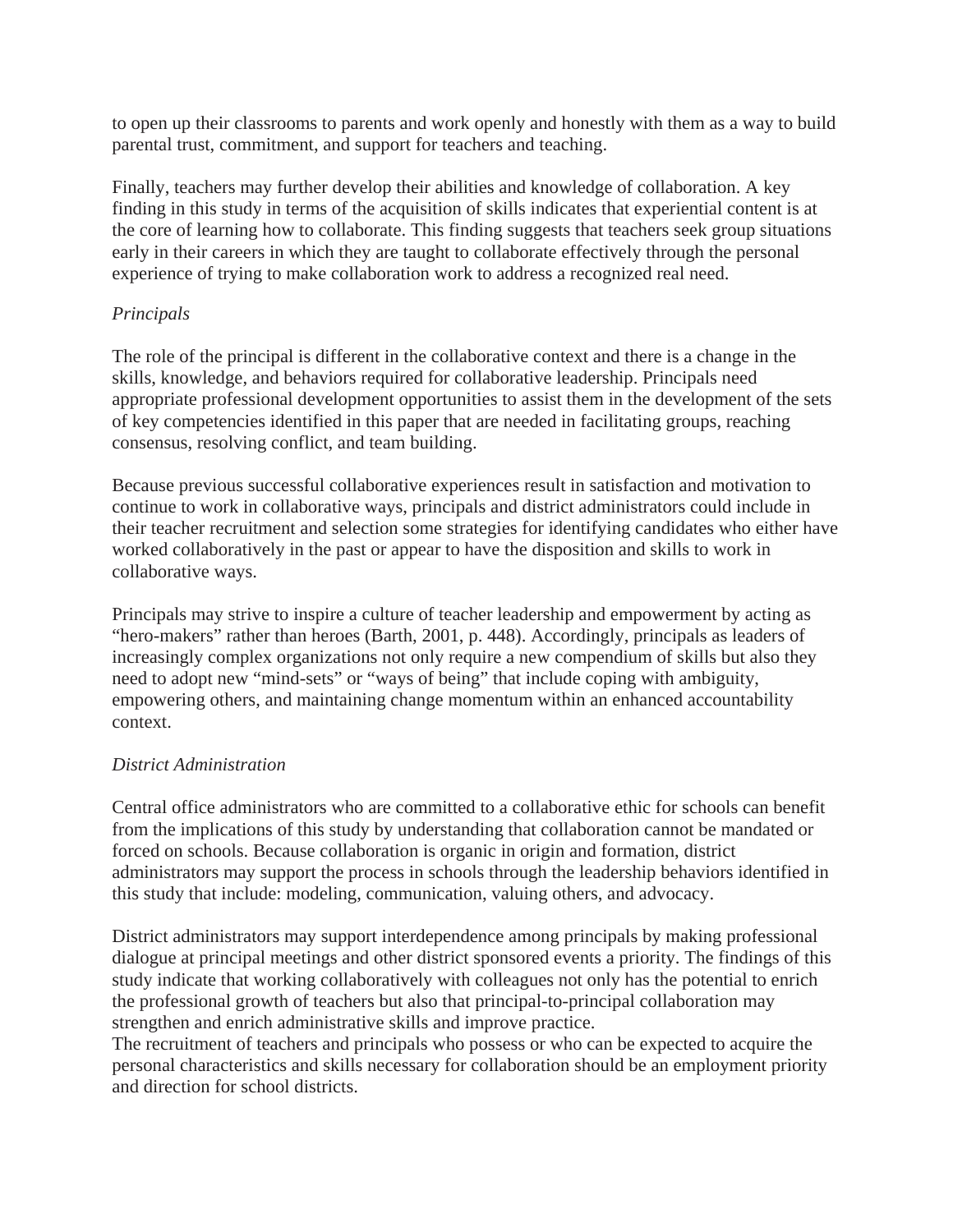# *Parents*

To work collaboratively with other stakeholders in schools parents are encouraged to embrace a view that attends to all children's good, not just the good of their own children. A vision of the greater good needs to guide parental input into choices and decisions made in the school. As well, parents may view their participation in the education of their children as equal to but different from that of the educators in the school.

# *Recommendations for Further Research*

The following five recommendations are offered for further research:

1. The inclusion of students did not fit within the research design of this study. However, because student involvement in decision making is mentioned in the literature at the high school level, a focus group study at the secondary level that includes student voice could contribute further to the understanding of this topic.

2. A case study research design that uses both a purposive sampling technique to identify a school that has a collaborative culture and research questions that are similar to this study could verify whether the full set of factors associated with collaboration have been identified in this study.

3. The findings related to participants' outcomes of collaboration warrant study from a variety of perspectives. The theoretical underpinnings that guided the questions, formation, and analysis of this study were taken from the literature related to management, leadership, communication, and school reform. Other fields of literature, for example the various facets of psychology such as personality, adult development, or social psychology have the potential to provide valuable insight into the motivation, need, satisfaction, and synergy related to stakeholder participation in collaboration.

4. Studies designed to examine the relationship between collaborative school cultures and student learning are recommended.

5. Evidence from this study suggests that some individuals, despite the opportunity to work successfully with others and to acquire the skills of collaboration, prefer to work in isolation. A question that emerges from this study is not just how do we collaborate, but can we? It would be worthwhile to explore the deeper dynamics and factors that influence a person's preference for individual versus group involvement in work, particularly as it relates to teaching. Such findings could shed further light on the potential of collaboration in the school reform process.

## *Conclusion*

This paper began with a description of the trends that are influencing current initiatives in school reform. Because trends such as shared decision making are inherently collaborative in nature, I included a theoretical review of the literature on collaboration. Given this background and rationale, I then described the design of the research study that is reported in this paper. The research findings were presented as a conceptualization of collaboration which attempts both to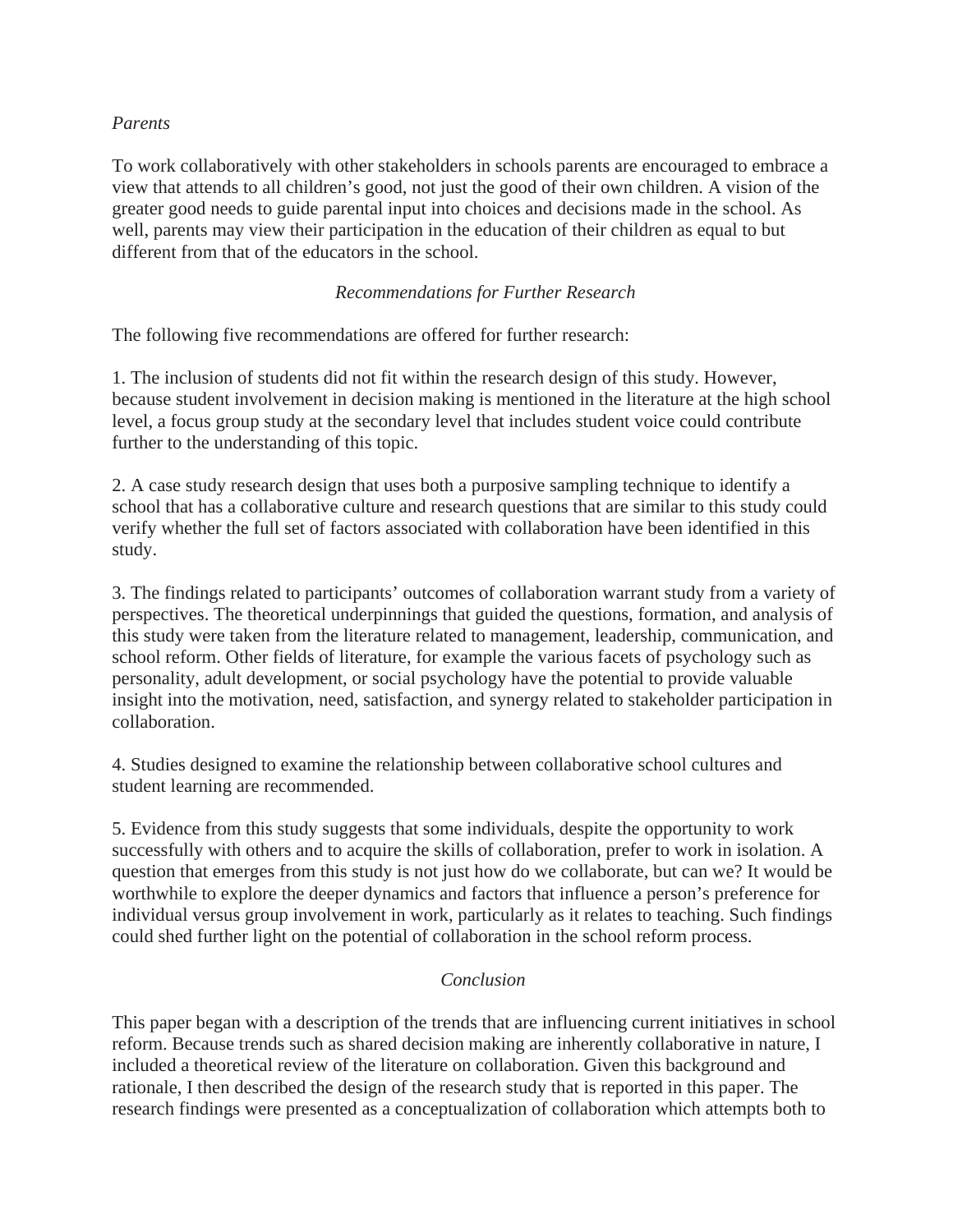describe its essential components and to capture its significant, intricate, and complex interplay as a process. As such, the model provides a framework for thinking about the school improvement process that is anchored in collaboration. As well, the model provides the opportunity to examine how seemingly disparate components such as norms of collegiality, leadership behaviors, cultural diversity and trust relate to each other and to improvement in teaching and learning.

In the lived experience of collaboration recounted so vividly by participants in this study, collaboration has shown its potential to transform individuals and schools.

As evidence of this study suggests, the collaboration that underpins school improvement entails going beyond the superficial structural changes of reform initiatives. Collaboration involves people in deep and meaningful relationships based on trust and respect. It opens up leadership opportunities to more people thereby building capacity and support for change.

## REFERENCES

Abowitz, K. (1999). Reclaiming community. Educational Theory, 49 (2), 149-153.

Barth, R. (1990). Improving schools from within. San Francisco: Jossey Bass.

Barth, R. (2001). Teacher leader. Phi Delta Kappan, 82(6), 443-449.

Caldwell, B.J. (1997). The impact of self-management and self-government on professional cultures of teaching: A strategic analysis for the 21st century. In A. Hargreaves & R. Evans (Eds.), Beyond educational reform: Bringing teachers back in (pp.62-74). Buckingham, UK: Open University Press.

Caldwell, J., & Spinks, J.M. (1992). Leading the self-managing school. London: Falmer Press.

Chapman, J.D. (1990). School-based decision making and management: Implication for school personnel. In J.D. Chapman (Ed.), School-based decision making and management (pp.221-244). London: The Falmer Press.

Cole, A.L., & Knowles, J.G. (1993). Teacher development, partnership research: A focus on method and issues. American Educational Research Journal, 30(4), 473-495.

Cook, L., & Friend, M. (1991). Principles for the practice of collaboration in schools. Preventing School Failures, 35(4), 6-9.

Cook, L., & Friend, M. (1992). Interactions: Collaboration skills for school professionals. New York: Longman.

Darling-Hammond, L. (1997). The right to learn: A blueprint for creating schools that work. San Francisco, CA: Jossey-Bass.

Darling-Hammond, L., & McLaughlin, M.W. (1995). Policies that support professional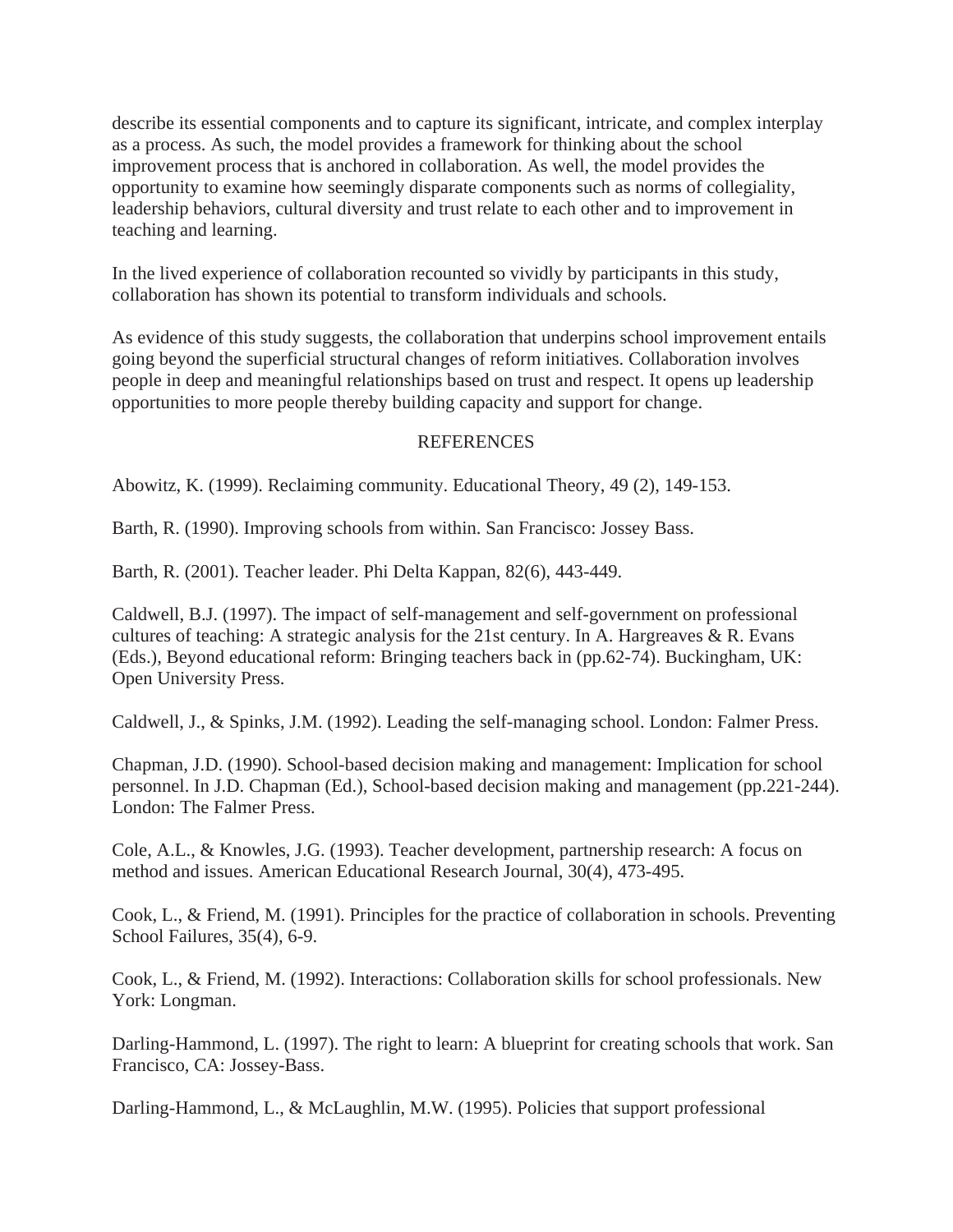development in an era of reform. Phi Delta Kappan, 76(8), 597-604.

Fullan, M. (1993). Change forces: Probing the depths of educational reform. New York: Falmer.

Fullan, M. (1999). Change forces: The sequel. Philadelphia: Falmer.

Goodlad, J. (1984). A place called school. New York: Bantam Books

Gray, B. (1989). Collaborating: Finding common ground for multiple problems. San Francisco: Jossey Bass.

Griffin, G.A. (1995). Influences on shared decision making on school and classroom activity: Conversations with five teachers. The Elementary School Journal, 96(1), 29-43.

Hargreaves, A. (1994). Changing teachers, changing times. New York: Teachers' College Press.

Hargreaves, A. (1997). Rethinking educational change: Going deeper and wider in the quest for success. In A. Hargreaves (Ed.), Rethinking educational change with heart and mind (pp.1-26). Alexandria, VA.: Association for Supervision and Curriculum Development.

Hargreaves, A., & Fullan, M. (2000). Mentoring in the new millennium. Theory into Practice, 39(1), 50-56.

Hart, A.W. (1995). Reconceiving school leadership: Emergent views. Elementary School Journal, 96(1), 9-28.

Hoover, S., & Achilles, C.M. (1996). Let's make a deal: Collaborating on a full-service school with your community. Thousand Oaks, CA: Corwin.

Hudson, P., & Glomb, N. (1997). If it takes two to tango, then why not teach both partners to dance? Collaboration instruction for all educators. Journal of Learning Disabilities, 30(4), 442- 448.

Lieberman, A., & Grolnick, M. (1997). Networks, reform and the professional development of teachers. In A. Hargreaves (Ed.), Rethinking educational change with heart and mind (pp.192- 215). Alexandria, VA.: Association for Supervision and Curriculum Development.

Little, J.W. (1982). Norms of collegiality and experimentation: Workplace conditions for school success. American Educational Research Journal, 19(3), 325-340.

Little, J.W. (1987). Teachers as colleagues. In V. Richardson-Koehler (Ed.), Educator's handbook: A research perspective (pp.491-518). New York: Longman.

Little, J.W. (1990). The persistence of privacy: Autonomy and initiative in teachers' professional relations. Teachers' College Record, 91(4), 509-531.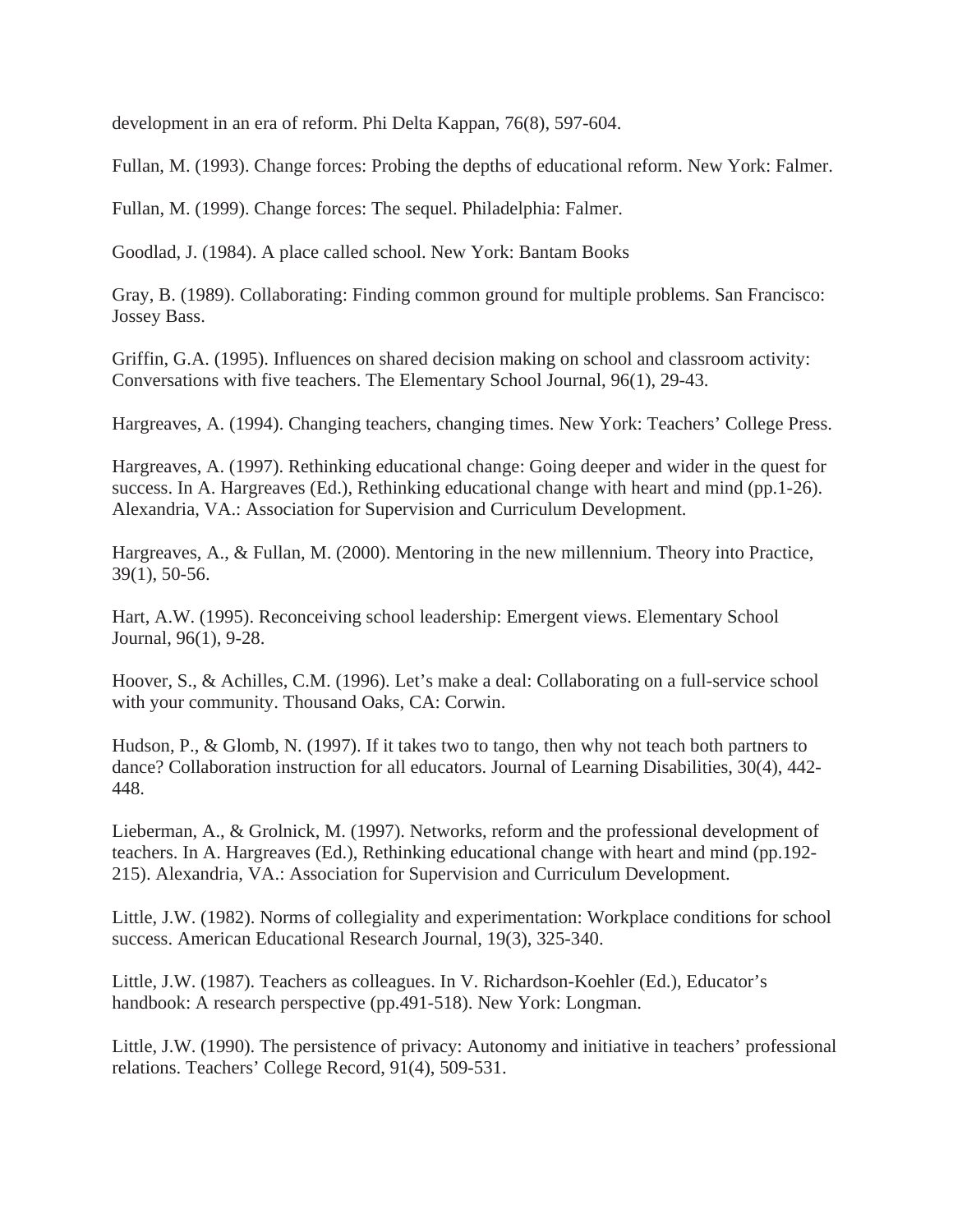Malen, B., Ogawa, R., & Kranz, J. (1990). What do we know about school-based management? A case study of the literature – a call for research. In W.H. Clune & J.F. White (Eds.), Choice and control in American education (vol.2): The practice of choice, decentralization, and school restructuring (pp.289-342). New York: Falmer.

Maehr, M., & Midgley, C. (1996). Transforming school cultures. Boulder, CO: Westview.

McLaughlin, M.W. (1997). Rebuilding teacher professionalism in the United States. In A. Hargreaves & R. Evans (Eds.), Beyond educational reform: Bringing teachers back in (pp.77- 93). Buckingham, UK: Open University Press.

McPherson, R., & Crowson, R. (1994). The principal as mini-superintendent under Chicago school reform. In J. Murphy & K. Louis (Eds.), Reshaping the principalship: Insights from transformational reform efforts (pp.57-76). Thousand Oaks, CA: Corwin.

Mullen, C.A. (2000). Constructing co-mentoring partnerships: Walkways we must travel. Theory into Practice, 39(1), 4-10.

Murphy, J., & Hallinger, P. (1993). Restructuring schooling: Learning from ongoing efforts. In J. Murphy & P. Hallinger (Eds.), Restructuring schooling: Learning from ongoing effort (pp. 251- 273). Newbury Park, CA: Corwin.

Newmann, F., & Wehlage, G. (1995). Successful school restructuring. Madison, WI: Center on Organization and Restructuring of Schools.

O'Shea, D.J., & O'Shea, L.J. (1997). Collaboration and school reform: A twenty-first century perspective. Journal of Learning Disabilities, 30(4), 449-462.

Patton, M. Q. (1990). Qualitative evaluation and research methods (2nd ed.). Newbury Park, CA: Sage.

Prestine, N.A. (1995). Ninety degrees from everywhere: New understandings of the principal's role in a restructured essential school. In J. Murphy & K.S. Louis (Eds.), Reshaping the principalship: Insights from transformational reform efforts (pp.123-153). Thousand Oaks, CA: Corwin.

Rosenholtz, S.J. (1989). Teacher's workplace. New York: Longman.

Roy, D. (1995). Participatory decision making: A tool of reform or an empty promise. Journal of Staff Development, 16(1), 18-22.

Scribner, J., Cockrell, D., Cockrell, K., & Valentine, J. (1999). Creating professional communities in schools through organizational learning: An evaluation of a school improvement process. Educational Administration Quarterly, 35(1), 130-160.

Spillane, J.P., & Seashore, L.K. (2002). School improvement processes and practices: